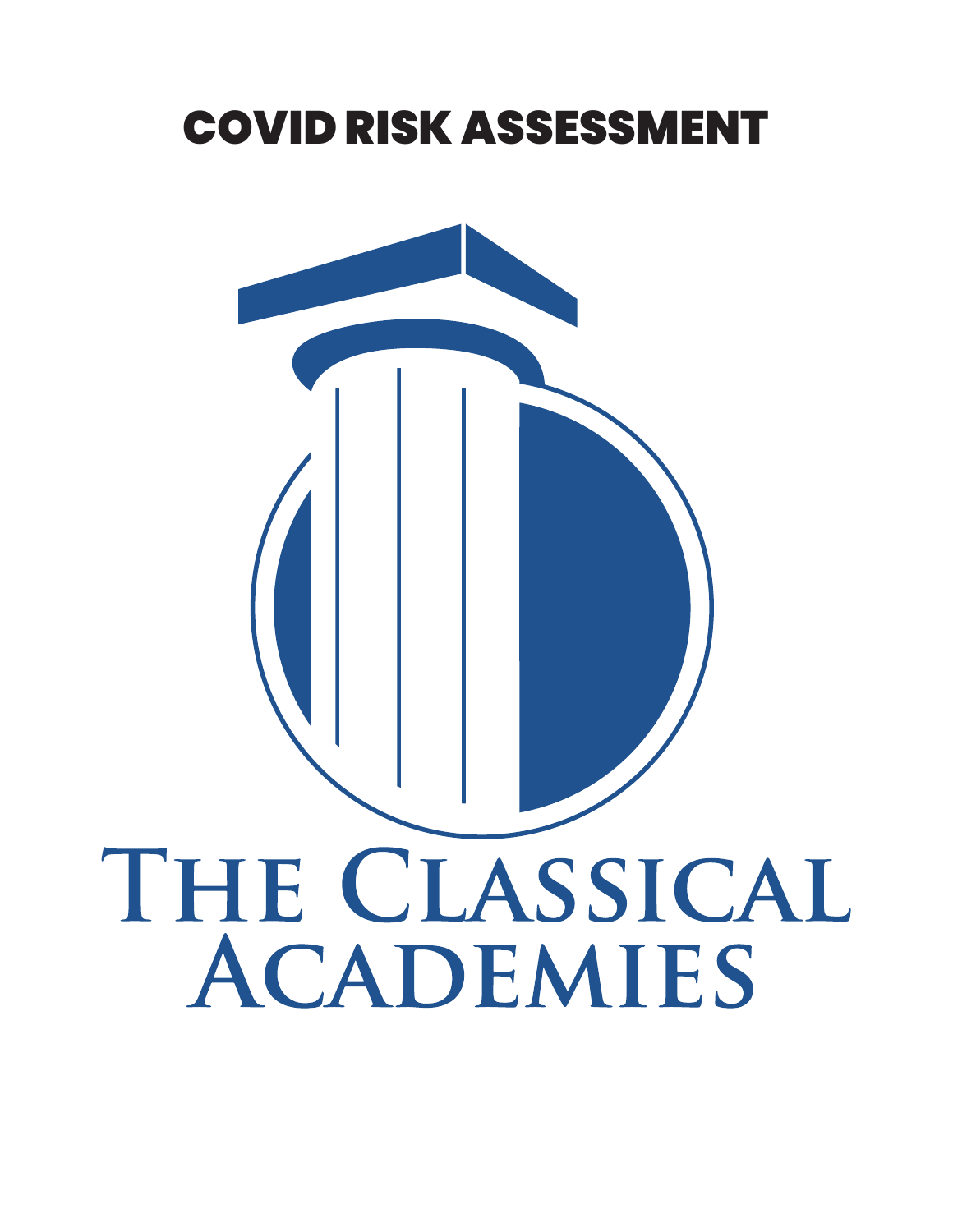# <span id="page-1-0"></span>**TABLE OF CONTENTS:**

| <b>Arrival of School Employees</b>                              | 3              |
|-----------------------------------------------------------------|----------------|
| <b>Arrival of Students</b>                                      | 3              |
| Flex Start (During Student Arrivals)                            | 4              |
| <b>Late Student Arrival</b>                                     | 4              |
| Routine for Entering and Exiting a Classroom                    | 4              |
| <b>Passing Periods/Hallways</b>                                 | 4              |
| Recess (To, From and During)                                    | 5              |
| Lunch (To, From and During)                                     | 5              |
| <b>Dismissal</b>                                                | 5              |
| <b>Extra Curricular Programs</b>                                | 6              |
| <b>Classrooms</b>                                               | 6              |
| <b>Physical Education Facilities</b>                            | $\overline{7}$ |
| Library/Study Hall                                              | $\overline{7}$ |
| <b>Restrooms</b>                                                | $\overline{7}$ |
| Playgrounds/Fields/Common Areas                                 | $\overline{7}$ |
| <b>Offices</b>                                                  | $\overline{7}$ |
| <b>Personal Property - Students</b>                             | 8              |
| <b>Procedure for Receiving Deliveries</b>                       | 8              |
| <b>Responding to Student Discipline Issues</b>                  | 8              |
| Substitutes (Training on Prevention Procedures)                 | 8              |
| <b>Supplies for Supporting Healthy Hygiene Behaviors</b>        | 8              |
| Visitor Policy and Procedures (Before, During and After School) | 9              |

#### **BACK TO TOP**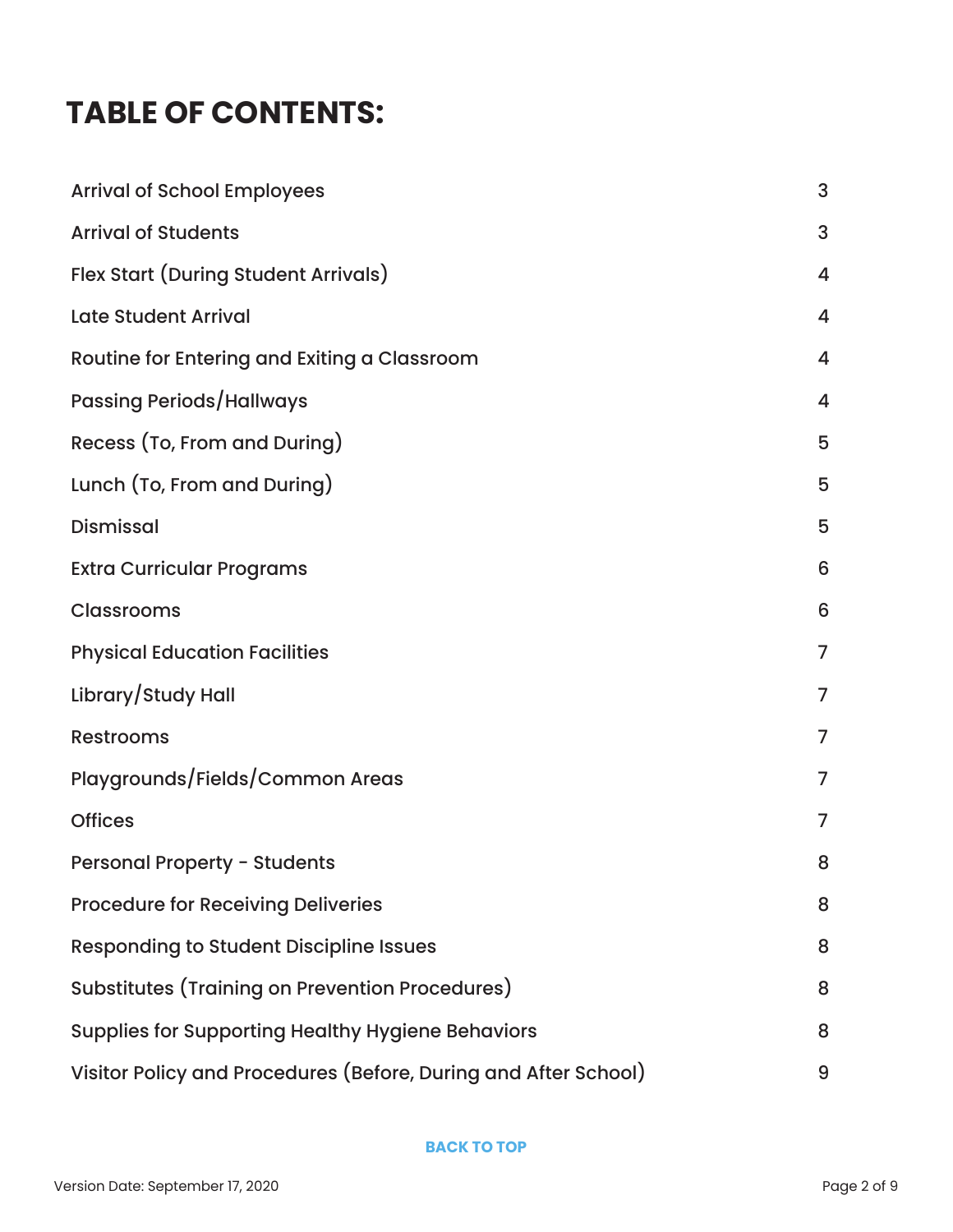## <span id="page-2-0"></span>TRANSITION, SETTING, OR SITUATION

#### **ARRIVAL OF SCHOOL EMPLOYEES**

- All employees are required to self check symptoms at home, before arriving to work  $\bullet$
- All employees will undergo another symptoms check when arriving to work  $\bullet$
- All employees will have their temperature checked upon arrival to work to make sure it is below 100 degrees F  $\bullet$
- Any employee exhibiting symptoms, or that was in contact with someone that tested positive for COVID-19, will not be allowed to remain on campus [\(refer to the COVID Decision Tree\)](https://classicalacademy.com/wp-content/uploads/2020/09/COVID-Decision-Tree.pdf)  $\bullet$
- All employees are expected to wear a mask that covers both mouth and nose when entering and exiting the building and in common spaces where 6 ft of distancing cannot be maintained  $\bullet$
- If an employee has a medical condition that prevents them from wearing a mask, or if there is a pedagogical reason for not wearing one, alternate types of PPE, such as a face shield or face drape, are encouraged  $\bullet$

#### **ARRIVAL OF STUDENTS**

- All students are required to self check symptoms at home, before arriving to school  $\bullet$
- If symptom check is not performed at home, one will be conducted when arriving at campus  $\bullet$
- Any student exhibiting symptoms or that was in contact with someone that tested positive for COVID, will not be allowed to remain on campus [\(refer to the COVID Decision Tree\)](https://classicalacademy.com/wp-content/uploads/2020/09/COVID-Decision-Tree.pdf)  $\bullet$
- All students are required to wear a mask or face covering that covers both mouth and nose.  $\bullet$
- If a student has a medical condition or disability that prevents them from wearing a mask, or if there is a pedagogical reason for not wearing one, alternate types of PPE, such as a face shield or face drape, are encouraged Students will be provided a face covering if they do not have one  $\bullet$
- All students will continue social distancing (before temp check and after entering the building)  $\bullet$
- All students will avoid personal contact with other students  $\bullet$
- All students will avoid personal contact with belongings of other students  $\bullet$
- All students should report directly to class after arriving on campus  $\bullet$

#### *HAND SANITIZER WILL BE AVAILABLE THROUGHOUT THE CAMPUS AND AT CAMPUS ENTRANCE*

#### **[BACK TO TOP](#page-1-0)**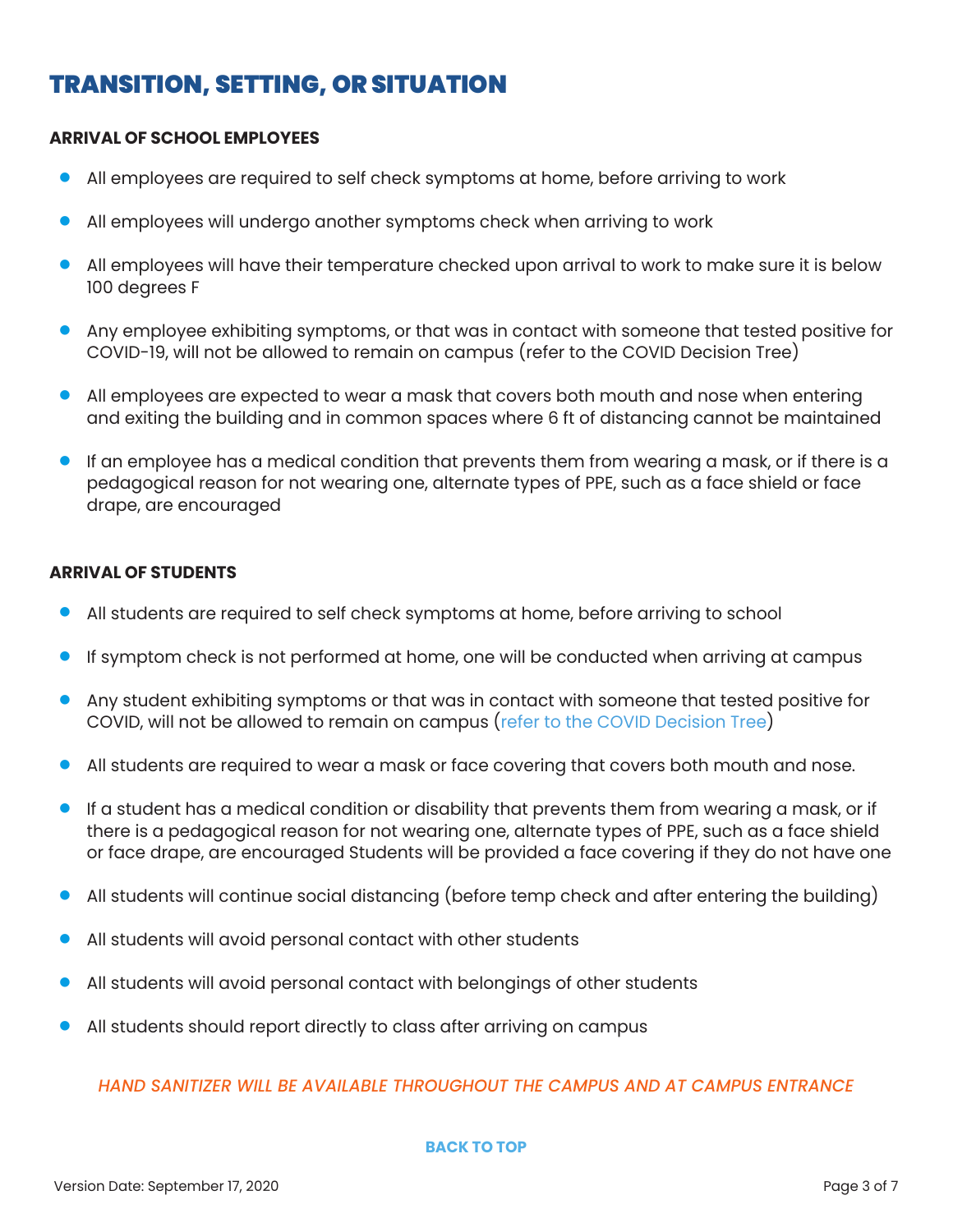#### <span id="page-3-0"></span>**FLEX START (DURING STUDENT ARRIVALS)**

Incoming traffic will be controlled to reduce contact and allow for social distancing. This will be accomplished by utilizing delineators, cones, signs, and personnel. Students will be given time to get to class for symptom checks (if required) before class.

#### **LATE STUDENT ARRIVAL**

Late students will adhere to the symptoms check (if required) before being allowed to join a class. All students are required to wear a mask or face covering.

#### **ROUTINE FOR ENTERING AND EXITING A CLASSROOM**

All students must wear a mask that covers both mouth and nose while walking through the halls and entering and exiting a classroom. Social distancing will also be required. Students should avoid congregating in doorways or other public places.

#### **PASSING PERIODS/HALLWAYS**

Hallway traffic will be controlled to reduce contact and allow for social distancing. This will be accomplished utilizing delineators, cones, signs, staggered times and personnel. Hallways should be one direction unless adequate space is available for multi-directional traffic.

#### **RECESS (TO, FROM AND DURING)**

- Traffic to and from class will be controlled to reduce contact and allow for social distancing. This will be accomplished utilizing delineators, cones, signs, staggered times and personnel  $\bullet$
- All students will wear masks going to and from recess. If recess is outdoors students can remove mask if socially distanced  $\bullet$
- All students will be given access to hand washing stations or hand sanitizer before and after recess  $\bullet$
- All students will continue social distancing during recess  $\bullet$
- Sharing of sports equipment is prohibited  $\bullet$
- Any equipment used by students during recess must be sanitized immediately following use  $\bullet$
- If snacks are allowed during recess students must maintain social distancing while eating  $\bullet$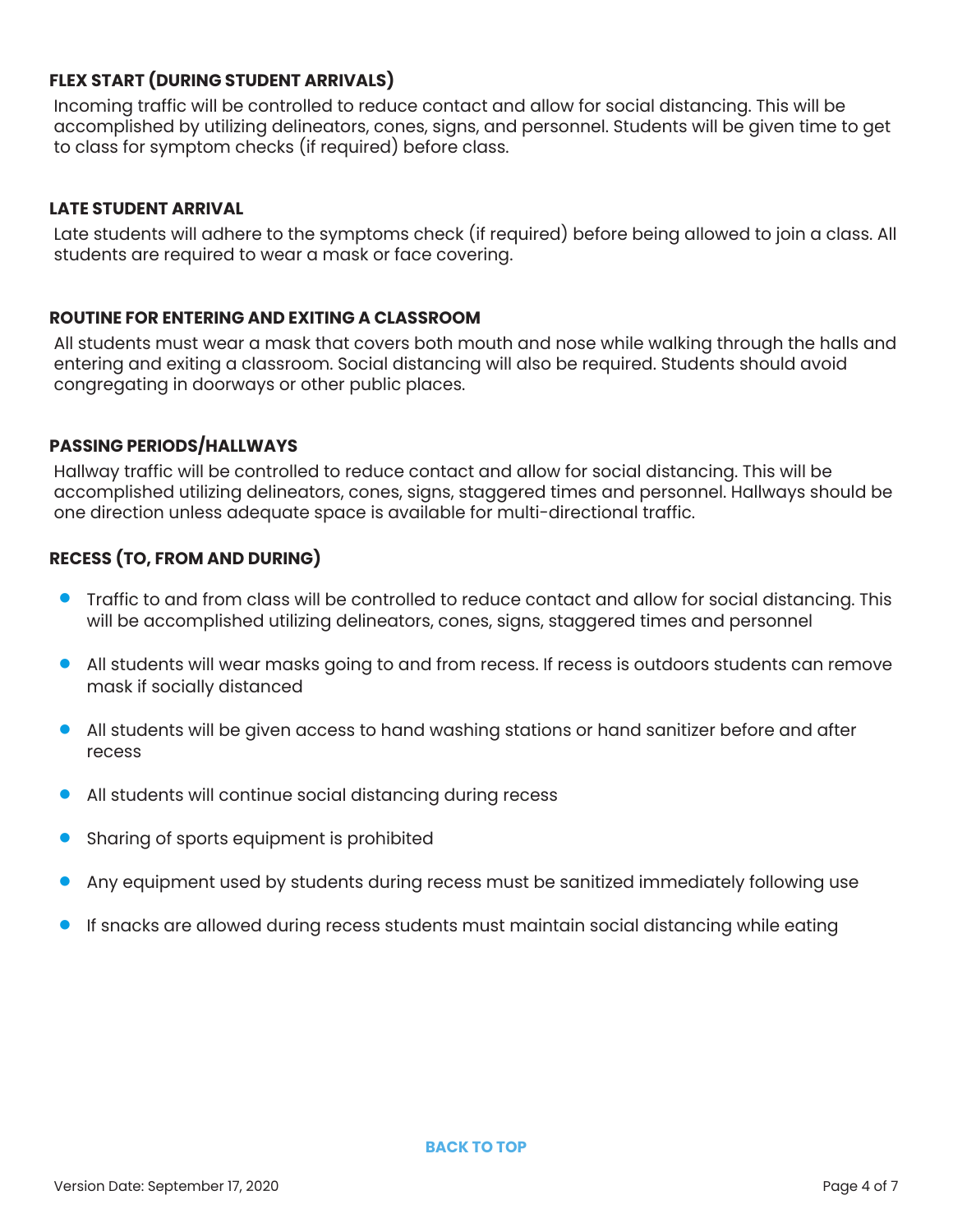#### <span id="page-4-0"></span>**LUNCH (TO, FROM AND DURING)**

- Traffic to and from class will be controlled to reduce contact and allow for social distancing. This will be accomplished utilizing delineators, cones, signs, staggered times, and personnel
- All students will wear masks going to and from lunch. When masks are removed for eating social, distancing must be maintained  $\bullet$
- All students will be given access to hand wash stations or hand sanitizer before and after lunch break  $\bullet$
- All students will continue social distancing while on lunch break  $\bullet$
- All lunch tables should be sanitized after use  $\bullet$
- If free play is allowed during lunch period, please follow recess guidelines  $\bullet$

#### **DISMISSAL**

Dismissal times will be staggered and students will follow the traffic flow, which will enforce social distancing and will limit physical contact with other students

#### **EXTRA CURRICULAR PROGRAMS**

- All extra curricular programs, including athletic and performing arts programs, will adhere to all guidelines, including wearing a mask, social distancing, practicing good hygiene, and sanitizing equipment.  $\bullet$
- No sharing of equipment.  $\bullet$
- Choir and band will be conducted in accordance with county guidelines.  $\bullet$

### SETTINGS

#### **CLASSROOMS**

All classrooms will be set up for social distancing with desks being at least 6 feet from each other. All students are required to wear a mask or face covering. Students will be required to wear a mask when entering and exiting the building and the classrooms. Sharing of items within the classroom is prohibited. Classrooms will be sanitized daily and teachers will be provided disinfectant to wipe down surfaces between classes.

Each child's belongings will be separated and stored in individually labeled storage containers, cubbies, or areas. Belongings will be taken home each day to be cleaned.

Sharing of electronic devices, clothing, toys, books, and other games or learning aids will be avoided as much as possible. When sharing occurs, items will be cleaned and disinfected between uses. Adequate supplies will be available to minimize sharing of high-touch materials (art supplies, equipment, etc.) to the extent possible. Alternatively, use of supplies and equipment will be limited to one group of students at a time and cleaned and disinfected between uses.

#### **[BACK TO TOP](#page-0-0)**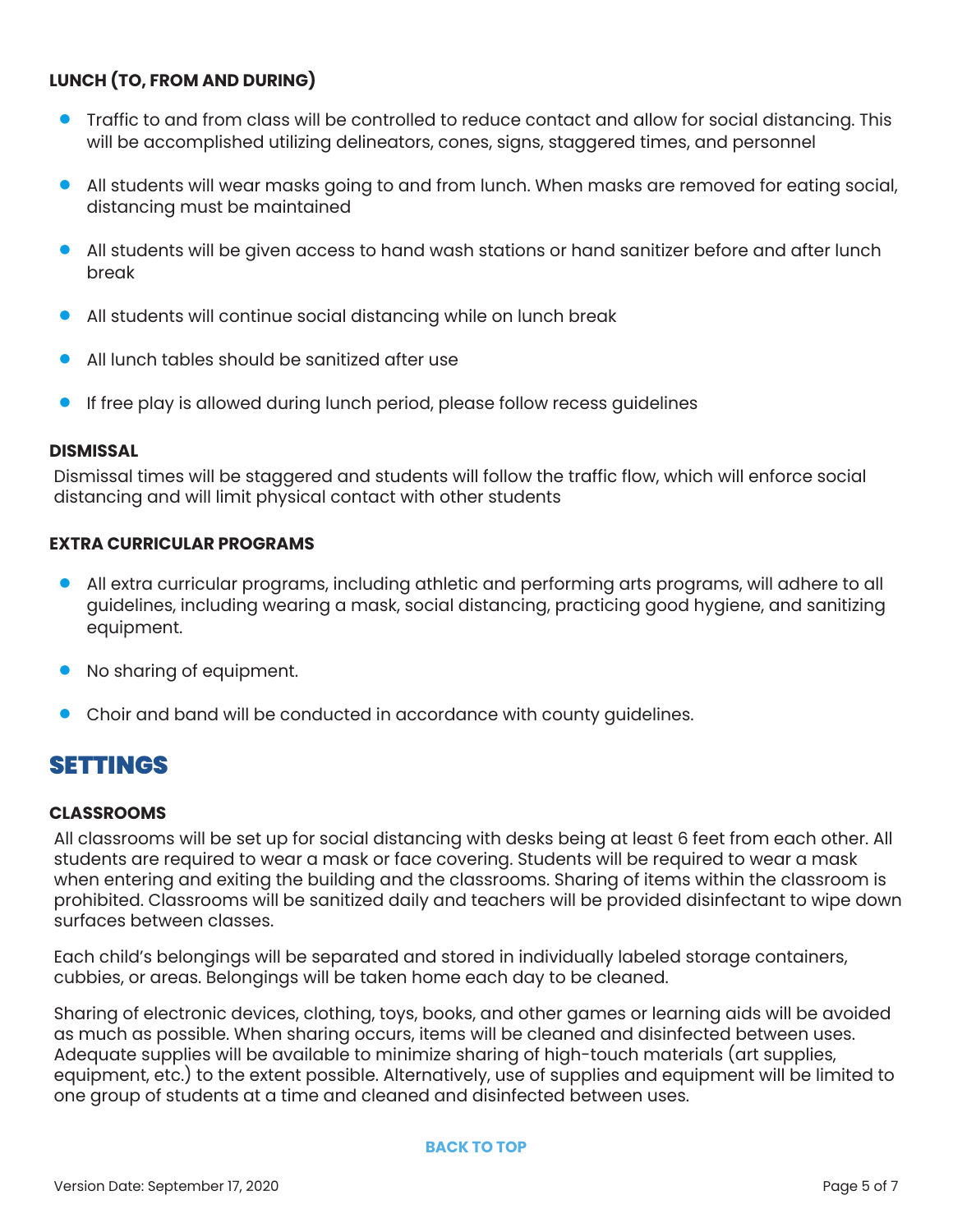#### <span id="page-5-0"></span>**PHYSICAL EDUCATION FACILITIES**

All exercise areas will be set up for social distancing. Students will be required to wear a mask when entering and exiting the building and the classrooms. Sharing of items within the classroom is prohibited. The workout areas will be sanitized daily and teachers will be provided with disinfectant to clean surfaces and equipment between classes.

#### **LIBRARY/STUDY HALL**

Any common areas will be set up for social distancing and will be sanitized daily. Hand sanitizer stations are available, and disinfectant will be used to clean surfaces regularly.

#### **RESTROOMS**

Restroom use will be staggered to avoid gathering and to enforce social distancing. Restrooms will be sanitized daily.

#### **PLAYGROUNDS/FIELDS/COMMON AREAS**

Playground equipment may be used within cohorts and must be disinfected between uses. Sharing of equipment is not allowed. Social distancing must be maintained.

#### **OFFICES**

All offices must practice social distancing. Work stations will be set at least 6 feet apart and/or dividers will be provided to isolate work stations. Office areas will be sanitized daily and employees will be provided with disinfectant to regularly clean and wipe down surfaces in between visitors. Hand sanitizer stations are set up for all employees and visitors.

# RELATED POLICIES/ PROCEDURES

#### **PERSONAL PROPERTY - STUDENTS**

Each child's belongings will be separated and stored in individually labeled storage containers, cubbies, or areas. Belongings will be taken home each day to be cleaned.

#### **PROCEDURE FOR RECEIVING DELIVERIES**

When possible, deliveries should be accepted outdoors. All vendors or delivery service personnel must wear a mask when visiting any school facility and will be asked about the COVID symptoms and undergo a temperature check upon entry. When employees receive a package, they should disinfect the item before dispersing it to its desired location.

#### **RESPONDING TO STUDENT DISCIPLINE ISSUES**

Students are required to follow COVID policies. Students who refuse to follow COVID policies may be excluded from on campus activities.